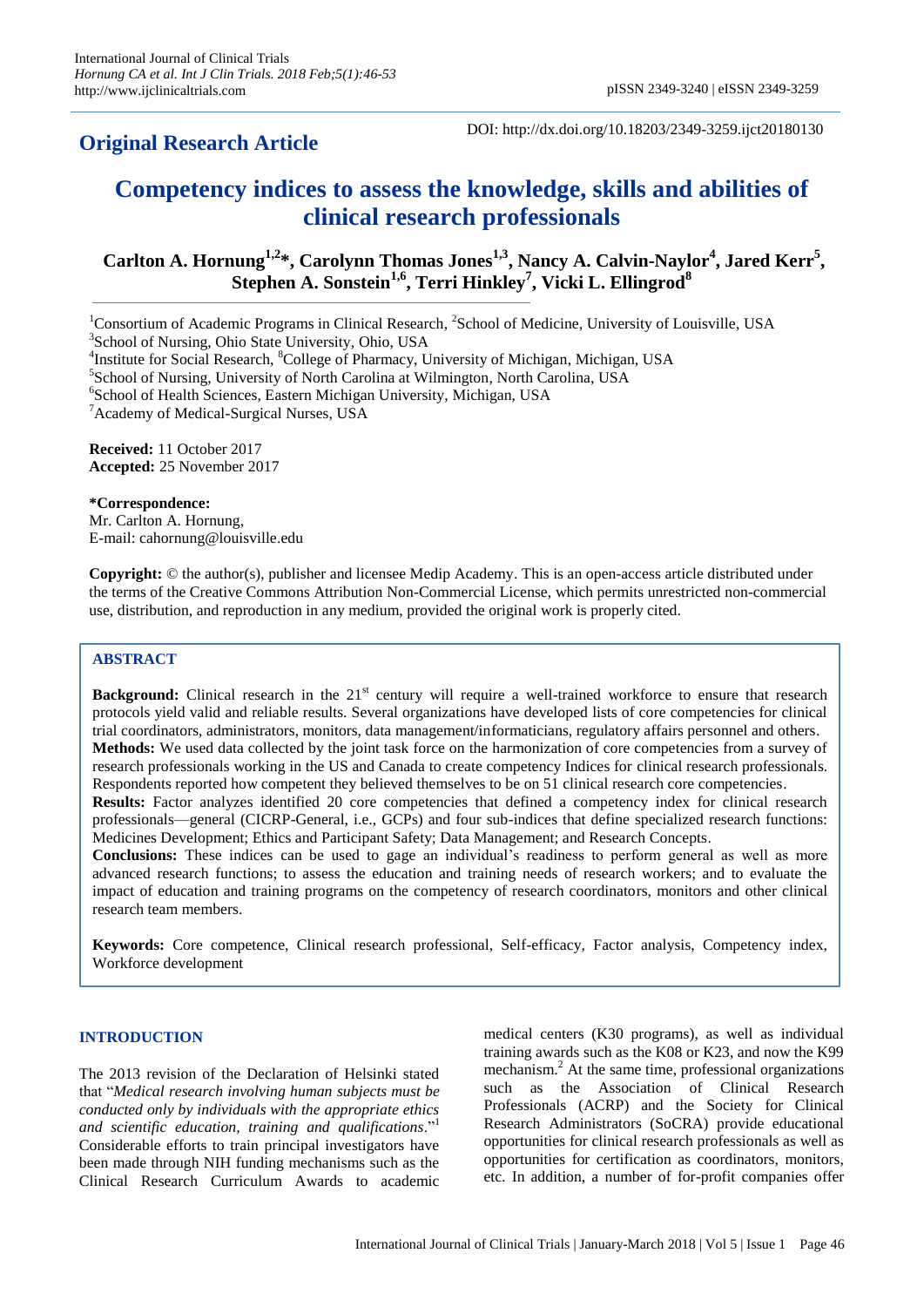on-line and short courses for individuals in differing roles in the clinical research enterprise.

Insuring the continued integrity of clinical and translational research in the 21st century will require refining existing training programs and developing new education and training opportunities for the clinical research workforce; particularly for trial coordinators, monitors, regulatory affairs specialists, data managers/informaticians as well as for investigators and those that design clinical trials.<sup>3</sup> The era of precision medicine is beginning to replace the randomized, double blind, placebo controlled parallel group trial that utilizes two-tailed testing at the alpha.05 level in an intention-totreat analysis, the bedrock of clinical trial design, with innovative designs that test equivalence or non-inferiority and by designs that increase trial efficiency by reducing costs and/or by shortening time to a decision). $4$  For instance, adaptive designs, such as sequential multiple assignment randomized trials (SMART), involve individualized treatment regimens and decision rules that include group sequential statistical methods of analysis that control the type I error rate and guide alterations in the type or intensity of treatment depending upon patient outcomes. These trials present challenging and complicated problems for study coordinators, monitors and data managers who recruit participants, obtain their informed consent, manage data collection and conduct patient education and follow-up. Further, newer trials often include patient reported outcomes collected via various electronic monitoring devices and utilize webbased evaluation tools. Disease registry-based randomized trials and community-based epidemiologic studies are being used more frequently either as standalone research or in conjunction with practice-based pragmatic trials which, in contrast to explanatory trials, are designed to provide evidence for adopting or not adopting an intervention in "real world clinical practice."<sup>5</sup> These pragmatic trials create special regulatory and ethical issues, especially in terms of informed consent, that were the topics of a special issue of the Journal of Clinical Trials in 2015.<sup>6</sup> Similarly, trials that assess the comparative effectiveness of two or more interventions or therapies that are integrated into routine patient care can present additional challenges to data managers who may be required to integrate trial outcome data that is unique to the protocol but may be incongruent with their existing electronic medical record.<sup>7</sup>

Adding to problems posed by the increasing complexity of pragmatic and comparative effectiveness studies is the fact that they are done in the real world clinical environment often with non-clinical research staff and sub-investigators who may lack formal training in clinical research procedures. Economic pressures can further complicate real-world trials when untrained or minimally trained staffs are required to manage a clinical study in addition to their primary care duties.

Several clinical research organizations have produced lists of knowledge, attitudes and skills they propose to be

the core competencies for clinical research for members of their organizations. The Consortium of Academic Programs in Clinical Research (CoAPCR), formed in 2003 by directors of academic clinical research degree granting programs, consolidated the core competencies from these groups to create curricula to best prepare the next generation of clinical research professionals.<sup>8</sup> Efforts to further define core competencies for clinical research professionals progressed when representatives from professional organizations, academic institutions, contract research organizations, and the pharmaceutical industry met at the Multi-Regional Clinical Trial Center (MRCT) at Harvard University in 2013. A result of this meeting was the formation of the Joint Task Force (JTF) for Clinical Trial Competency.

The JTF set out to harmonize the core competency statements offered by the different organizations. The content analysis done by the JTF of the core competencies offered by the different organizations identified 8 theoretical competency domains containing 51 core competencies. The eight domains were: 1) Scientific Concepts and Research Design; 2) Ethical and Participant Safety Considerations; 3) Medicines Development and Regulation; 4) Clinical Trials Operations (GCPs); 5) Study and Site Management; (6) Data Management and Informatics; 7) Leadership and Professionalism; and 8) Communication and Teamwork.<sup>9</sup> The JTF then conducted an international survey of clinical research professionals to assess their perceptions of competence and relevance of the JTF competencies to their clinical research roles.<sup>10</sup>

The need for a competent clinical research workforce also led to the enhancing clinical research professionals training and qualifications (ECRPTQ) project lead by Thomas Shanley, MD and funded by the National Center for Advancing Translational Science (UL1TR000433- 08S1). Shanley and colleagues, with the participation of several organizations representing clinical research professionals (e.g., ACRP, ACI Clinical, & CoAPCR), led this Clinical and Translational Science Awards (CTSAs) consortium-wide effort to develop recommendations for training the clinical research workforce including physician investigators. Representative from 63 CTSA hubs provided input to identify a comprehensive set of role-based competencies within the domain framework suggested by the JTF. $^{11}$ 

Identifying the core competencies for clinical research professionals is only the first step in ensuring a qualified workforce. It is also necessary to assess the readiness of research coordinators, monitors, and other professionals to perform their designated roles. And, as Speicher and colleagues note, it is important to assess the not only the preparation of entry level workers but also the career development opportunities and continuing education requirements of more experienced professionals.<sup>12</sup>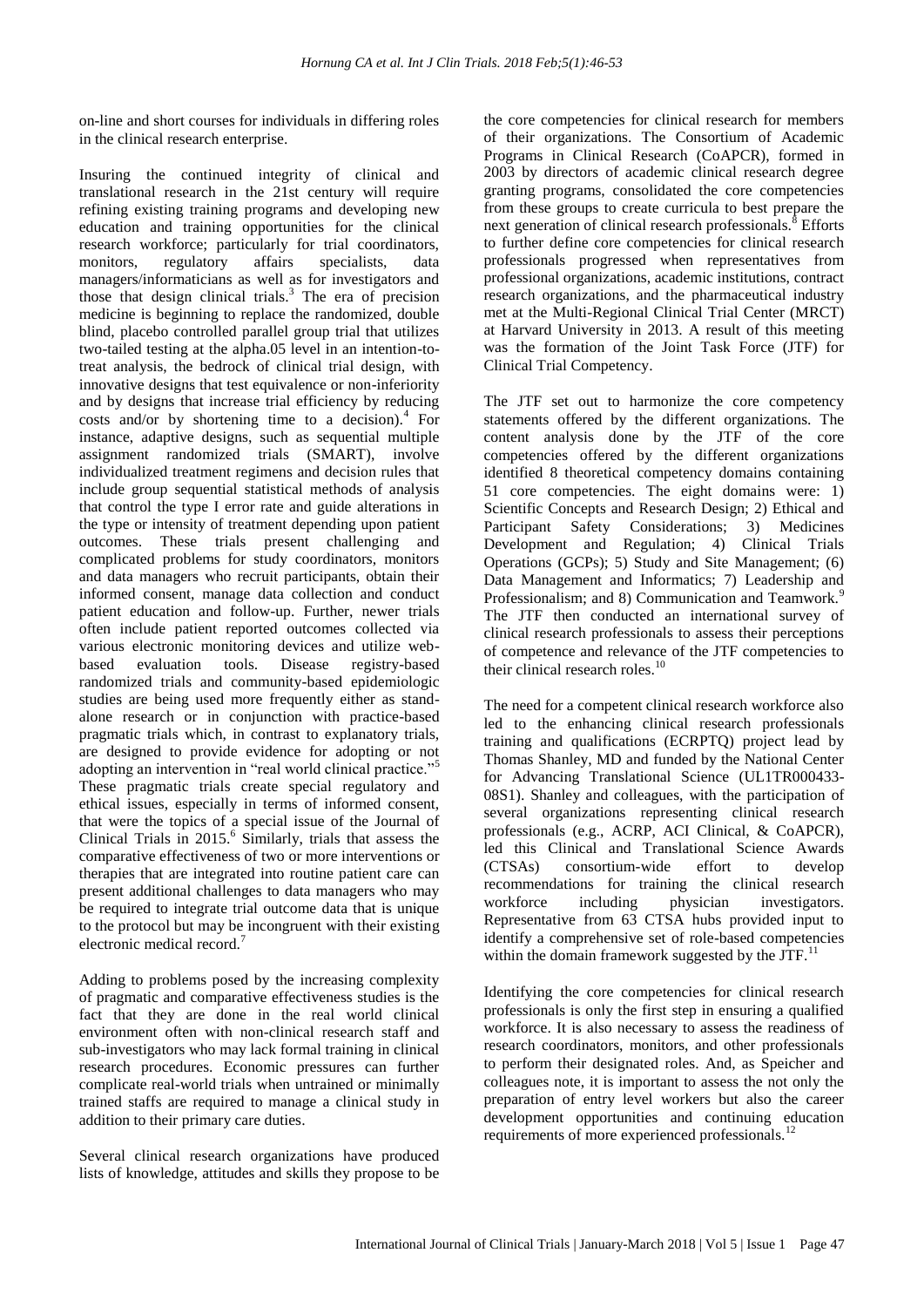In 2007, Mullikin, Bakken & Betz developed an assessment tool that sought to measure clinical research self-efficacy amongst physicians training for clinical research careers.<sup>13</sup> They developed the Clinical Research Assessment Inventory (CRAI) using 92 items from 10 competency domains that assessed the self-confidence of respondents in performing common tasks in clinical research. A total of 210 participants completed the online inventory. After factor analyses, the tool was reduced to 88 items. This tool provided insights for curriculum development for training K-30 awardees. Subsequent studies sought to develop and test shorter versions of the CRAI that were less cumbersome to complete. For example, a study at Washington University sought to evaluate Clinical Research Training Programs using a 76 item CRAI which, after factor analysis, resulted in a small reduction to 69 items. This study demonstrated significant improvements in self-efficacy as a result of participation in training.<sup>14</sup> Later, a group led by Robinson from the University of Pittsburgh Institute for Clinical Research Education factor analyzed 92 core competency items that produced six factors with the 2 highest loading items on each factor used to create a shortened version the CRAI-12.<sup>15</sup> The short-form CRAI was used to measure perceived self-efficacy of undergraduate and first year graduate nursing students and to assess eight cohorts of medical students' perceptions and interest in clinical research careers.<sup>16,17</sup> One of us  $(JK)$  has been testing the use of a CRAI-SF (44 items, six domains) in undergraduate and graduate students enrolled in a clinical research curriculum.

CRAI and the shorter form CRAI-12 is based upon selfefficacy theory that argues that if individuals feel confident that they can complete a task and perform a role successfully, then they are more likely to actually do so and on social cognitive career theory that being able to do something successfully is associated with an increased likelihood of pursuing a role involving those activities.<sup>18</sup> While CRAI and its shortened form assess physician scientist's self-efficacy in the role of clinical investigator and translational scientist, no comparable index or instrument currently exists to assess the self-efficacy of clinical research professionals who perform roles in implementing and managing clinical research studies. Using data from the survey conducted by the JTF, we sought to develop such an index.<sup>9</sup>

#### **METHODS**

The JTF conducted an on-line survey from December 12, 2014 to July 1, 2015 in the United States (US), Canada, Latin American, Europe, Asia/Pacific, Middle East and Africa. The survey instrument was reviewed and approved by the University of Eastern Michigan IRB. Respondents were asked how competent they feel they were with carrying out each of the 51 JTF core competencies. Respondents were also asked how "significant" they felt each core competency was in the performance of their role in the clinical research enterprise and whether they thought they could benefit from additional training in each core competency.

We conducted a secondary analysis that focused on the competency questions (University of Michigan IRB review and designation as "not regulated"). Responses: "Competent—Able to interpret or discuss concepts and use knowledge to solve simple problems based on application concepts" and "Mastery—Able to apply knowledge to complex problems, integrate information, and create solutions" were combined to indicate that the respondent felt "Competent" to perform the specific clinical research function (i.e., the core competency). In contrast, the responses "Never been exposed to this content" (i.e., core competency), "Aware of the content, but never needed to become further informed" and "Exposed and sufficiently aware of content that I can look up what might be necessary for my role" were combined to indicate that the respondent lacked sufficient mastery of the material to claim to be competent.<sup>8</sup>

Our factor analyses of the competency questions utilized only the data from participants in the US and Canada who reported their role in the clinical research process was coordinator, monitor, regulatory affairs, data manager or research administrator (Table 1). We deleted from the analysis respondents from outside the US and Canada to minimize possible confusion over role definitions as well as language differences. We also eliminated respondents who said they were principle investigators or physician or pharmaceutical scientists. Finally, we deleted two competencies items from the JTF scientific concepts and research design domain: (item 1 "Demonstrate knowledge of pathophysiology, pharmacology and toxicology as they relate to medicines discovery and development" and item 2 "Identify clinically important questions that are potentially testable clinical research hypothesis through review of the professional literature"). These items were deleted from the analysis because we felt they were not competencies expected of trial administrators, coordinators or monitors who constitute the clinical trial workforce of interest here.

#### **Table 1: JTF study participants' role in the US and Canada Clinical Research Enterprise.**

| Role                           | N   | $\frac{0}{\sqrt{2}}$ |
|--------------------------------|-----|----------------------|
| Clinical research coordinator  | 83  | 34.9                 |
| Clinical research monitor      | 26  | 34.9                 |
| Data management                | 23  | 9.7                  |
| <b>Regulatory affairs</b>      | 23  | 9.7                  |
| <b>Research administration</b> | 83  | 34.9                 |
| Total                          | 238 | 100                  |

We performed an identical exploratory factor analysis of the 49 remaining items to that done by Robinson, et al to create a hypothesized "Competency Index for Clinical Research Professionals" (CICRP) that would be equivalent to the CRAI for physicians aspiring to be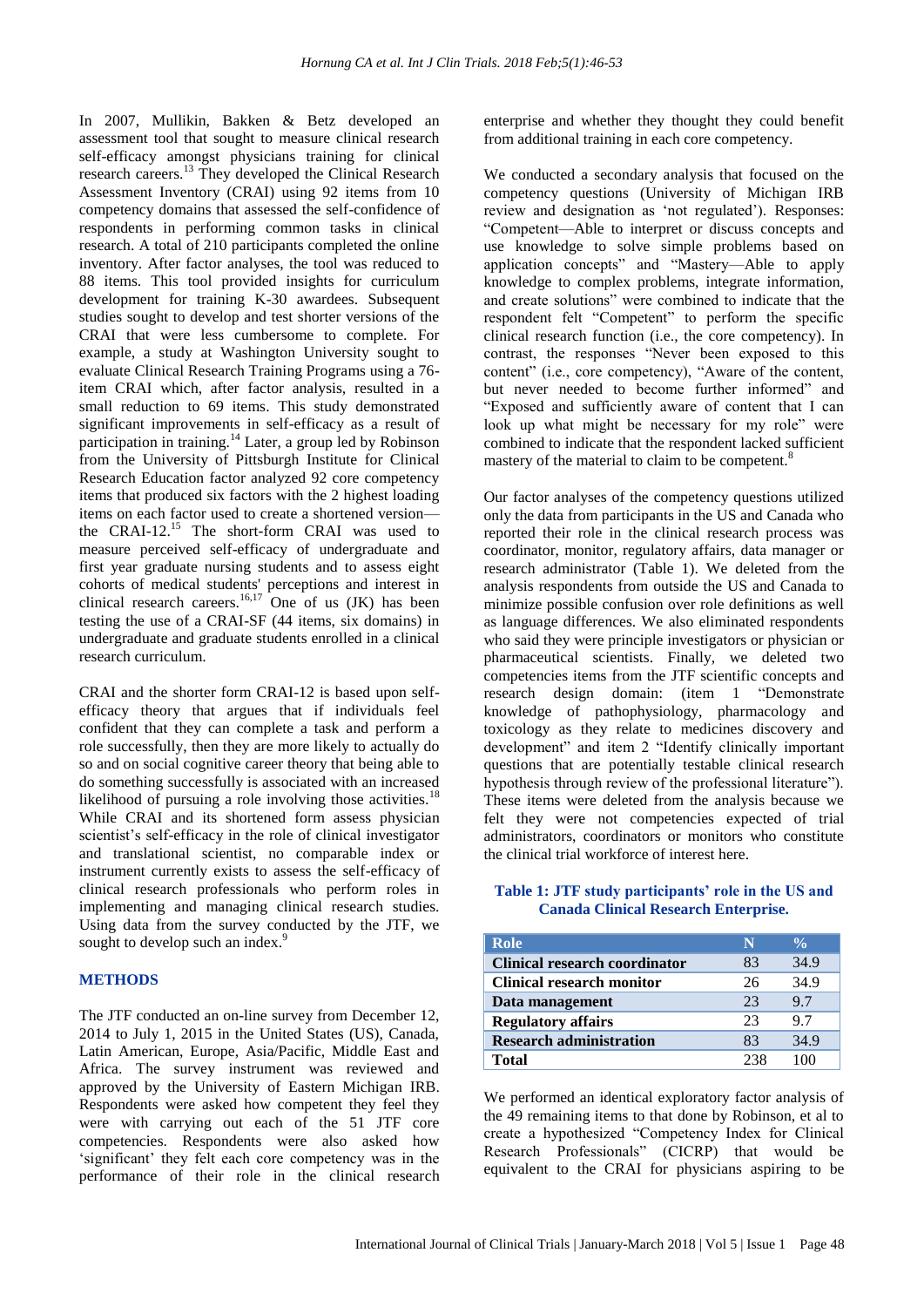clinician scientists.<sup>15</sup> All statistical analysis was performed using SPSS-Version 22.

#### **RESULTS**

The 49 core competencies yielded nine principal components with eigenvalues greater than one. These principal components closely paralleled the theoretical competency domains described by Sonstein et al for the JTF as well as those described by the Enhancing Clinical Research Professionals" Training and Qualifications group.10,12 We scanned the structure matrix (Promax rotation; Kappa=5) to identify the most important competencies defining each component that would enable us to reduce the number of items necessary to create a shorter, more easily administered survey instrument. We identified the two highest loading items on each of the nine factors and included two additional items from the Medicines Development factor that had loadings of 0.797 and 0.792 respectively yielding a total of 20 core competencies.

We performed a second-order factor analysis of these 20 items (Promax rotation, Kappa=5) that created five second-order factors or empirical domains (in contrast to the theoretical domains derived by the JTF content analysis). The structure matrix showed that ten core competencies pertaining to the "General Operation and Management of Clinical Trials" clearly defined the first empirical domain. This is a general domain consisting of knowledge, skills and behaviors (e.g., GCPs) that all professionals, including entry level employees, working in the clinical trial enterprise could/should be expected to be competent to perform. In contrast to this general domain, the remaining four factors or domains pertain to more advanced knowledge and skills related to specialized aspects of clinical and translational research activities. Specifically, the second empirical domain is defined by five core competencies that reference the rules and processes governing "Medicines Development". The third domain relates specifically to "Clinical Trial Ethics and Participant Safety" (five items) while the fourth domain is defined by five items that pertain to "Data Collection and Management". The fifth and final domain is defined by five items pertaining to "Research Concepts" (i.e., Epidemiology and Biostatistics) that guide the design of scientifically sound and valid clinical trial protocols. Many of the core competencies are expressed in two or more of these empirical domains as shown in Table 2.

#### **Table 2: Competencies by empirical domain.**

|    | <b>Empirical domain</b>                                          |             | <b>Competencies</b>                                                                                                                                                                             |
|----|------------------------------------------------------------------|-------------|-------------------------------------------------------------------------------------------------------------------------------------------------------------------------------------------------|
| I. | <b>General operation</b><br>and management of<br>clinical trials | $1_{\cdot}$ | Describe the role and process for monitoring a study.<br>2. Identify the legal responsibilities, issues liabilities and accountability that are involved<br>in the conduct of a clinical trial. |
|    |                                                                  | 3.          | Describe the significance of data quality assurance systems and how SOPs are used to<br>guide these processes.                                                                                  |
|    |                                                                  | 4.          | Compare and contrast the regulations and guidelines of global regulatory bodies relating<br>to the conduct of clinical trials.                                                                  |
|    |                                                                  | 5.          | Describe the reporting requirements of global regulatory bodies relating to clinical trial<br>conduct.                                                                                          |
|    |                                                                  | 6.<br>7.    | Compare and contrast clinical care and clinical management of research participants.<br>Define the concepts of "clinical equipoise" and "therapeutic misconception" as they                     |
|    |                                                                  |             | relate to the conduct of a clinical trial.                                                                                                                                                      |
|    |                                                                  | 8.          | Apply management concepts and effective training methods to manage risk and<br>improve quality in the conduct of a clinical research study.                                                     |
|    |                                                                  |             | 9. Identify and apply the professional guidelines and codes of ethics which apply to the                                                                                                        |
|    |                                                                  |             | conduct of clinical research.                                                                                                                                                                   |
|    |                                                                  |             | 10. Describe the impact of cultural diversity and the need for cultural competency in the                                                                                                       |
|    |                                                                  |             | design and conduct of clinical research.                                                                                                                                                        |
|    |                                                                  |             | 1. Describe the roles and responsibilities of the various institutions participating in the                                                                                                     |
|    |                                                                  | 2.          | medicines development process.                                                                                                                                                                  |
|    | II. Medicines<br>development                                     |             | Explain the medicines development process and the activities which integrate<br>commercial realities into the life cycle management of medical products.                                        |
|    |                                                                  | 3.          | Summarize the legislative and regulatory framework which supports the development                                                                                                               |
|    |                                                                  |             | and registration of medicines, devices and biologicals and esures their safety, efficacy                                                                                                        |
|    |                                                                  |             | and quality.                                                                                                                                                                                    |
|    |                                                                  | 4.          | Describe the specific processes and phases which must be followed in order for the<br>regulatory authority to approve the marketing authorization for a medical product.                        |
|    |                                                                  | 5.          | Differentiate the types of adverse events which occur during clinical trials, understand                                                                                                        |
|    |                                                                  |             | the identification process for AEs and describe the reporting requirements to IRBs/IECs,                                                                                                        |
|    |                                                                  |             | sponsors and regulatory authorities.                                                                                                                                                            |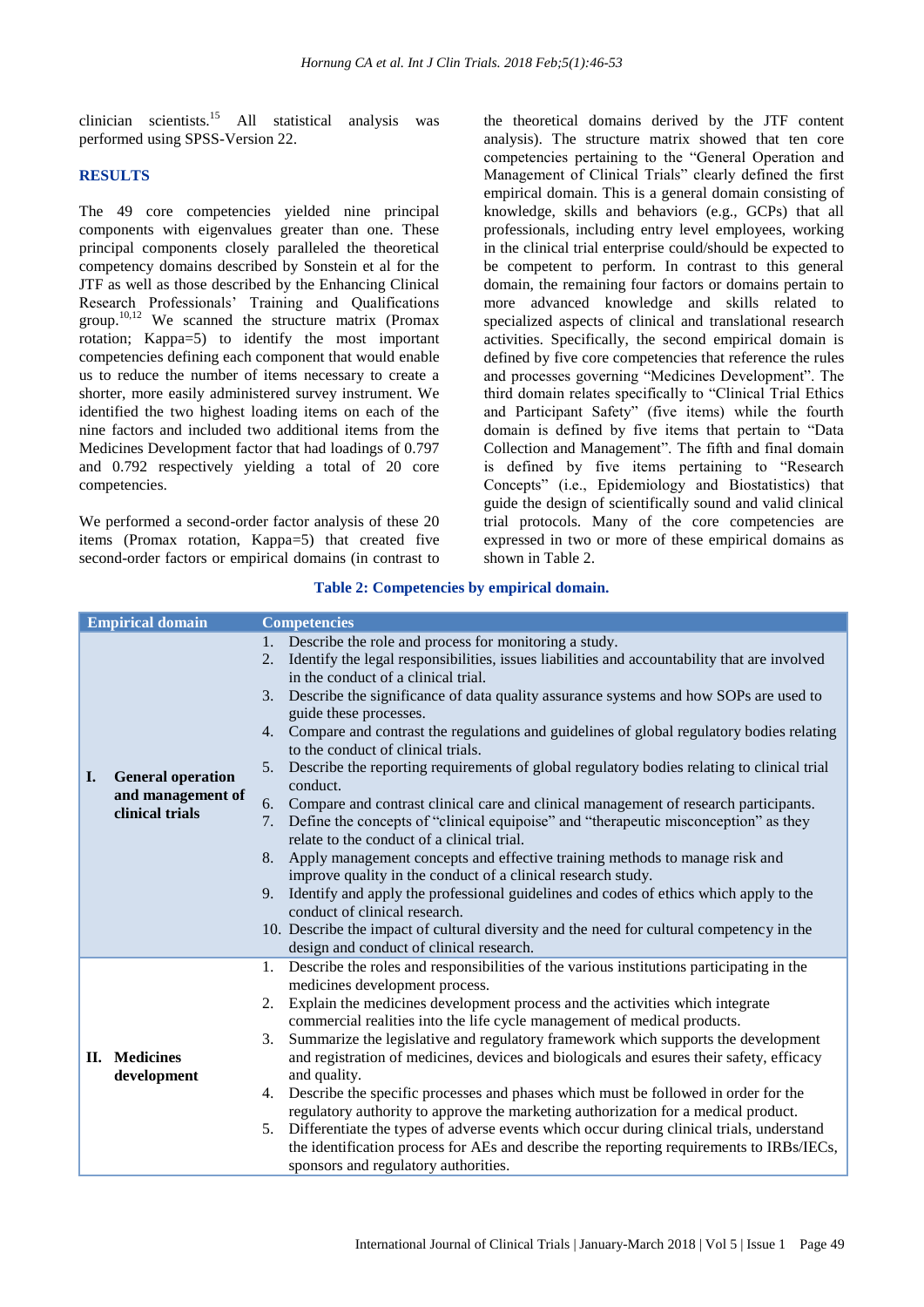| <b>Empirical domain</b>                        | <b>Competencies</b>                                                                                                                                                                                                                                                                                                                                                                                                                                                                                                                                                                                                                                                                                                                                     |
|------------------------------------------------|---------------------------------------------------------------------------------------------------------------------------------------------------------------------------------------------------------------------------------------------------------------------------------------------------------------------------------------------------------------------------------------------------------------------------------------------------------------------------------------------------------------------------------------------------------------------------------------------------------------------------------------------------------------------------------------------------------------------------------------------------------|
| III. Ethics and<br>participant safety          | Compare and contrast clinical care and clinical management of research participants.<br>1.<br>Compare the requirements for human subject protection and privacy under different<br>2.<br>national and international regulations and ensures their implementation throughout all<br>phases of a clinical study.<br>Describe the ethical issues involved when dealing with vulnerable populations and the<br>3.<br>need for additional safeguards.<br>4. Differentiate the types of adverse events which occur during clinical trials, understand<br>the identification process for AEs and describe the reporting requirements to IRBs/IECs,<br>sponsors and regulatory authorities.<br>Describe the role and process for monitoring of the study.<br>5. |
| <b>IV.</b> Data collection and<br>management   | Summarize the process of electronic data capture (EDC) and the importance of<br>1.<br>information technology in data collection, capture and management.<br>Describe the significance of data quality assurance systems and how SOPs are used to<br>2.<br>guide these processes.<br>3. Describe the reporting requirements of global regulatory bodies relating to clinical trial<br>conduct.<br>4. Identify and apply the professional guidelines and codes of ethics which apply to the<br>conduct of clinical research.<br>Describe the impact of cultural diversity and the need for cultural competency in the<br>5.<br>design and conduct of clinical research.                                                                                   |
| V. Scientific concepts<br>in clinical research | Explain the elements (statistical, epidemiological and operational) of clinical and<br>1.<br>translational study design.<br>Critically analyze study results with an understanding of therapeutic and comparative<br>2.<br>effectiveness Compare and contrast clinical care and clinical management of research<br>participants.<br>Compare and contrast clinical care and clinical management of research participants.<br>3.<br>Compare and contrast the regulations and guidelines of global regulatory bodies relating<br>4.<br>to the conduct of clinical trials.<br>Describe the reporting requirements of global regulatory bodies relating to clinical trial<br>5.<br>conduct.                                                                  |

# **Table 3: Correlations, reliability and distributional characteristics of indices.**

|                                      | <b>General</b> | <b>Medicines</b><br>development | <b>Ethics and</b><br>participant safety | <b>Data</b><br>management | <b>Research</b><br>concepts |
|--------------------------------------|----------------|---------------------------------|-----------------------------------------|---------------------------|-----------------------------|
| <b>General</b>                       |                |                                 |                                         |                           |                             |
| <b>Medicines development</b>         | 0.63           |                                 |                                         |                           |                             |
| <b>Ethics and participant safety</b> | 0.76           | 0.63                            |                                         |                           |                             |
| Data management                      | 0.87           | 0.50                            | 0.57                                    |                           |                             |
| <b>Research concepts</b>             | 0.81           | 0.56                            | 0.64                                    | 0.69                      |                             |
| Cronbach's $\alpha$                  | 0.79           | 0.84                            | 0.80                                    | 0.78                      | 0.70                        |
| RFactor, Index**                     | 0.98           | 0.98                            | 0.97                                    | 0.89                      | 0.85                        |
| <b>Mean</b>                          | 5.44           | 2.58                            | 3.87                                    | 3.06                      | 1.96                        |
| <b>Std.</b> deviation                | 3.15           | 1.84                            | 1.51                                    | 1.71                      | 1.68                        |

\* Correlation between the factor score (20 core competencies; mean of zero, unit variance) and the summated competency index (0 to 10 general index; or 0 to 5 sub indices).

## **Table 4: Mean differences in competency by role in the clinical research enterprise.**

| <b>Category N</b>   | <b>General</b><br>Comp. | Med. Dev. | <b>Ethics and safety</b> | Data Mngt. | <b>Research</b><br>concepts |
|---------------------|-------------------------|-----------|--------------------------|------------|-----------------------------|
| <b>CRC 83</b>       | 5.65                    | 2.51      | 4.22                     | 3.17       | 2.02                        |
| <b>CRA 26</b>       | 6.00                    | 3.27      | 4.56                     | 3.42       | 2.50                        |
| Data Mngr. 23       | 3.52                    | 1.70      | 2.48                     | 2.79       | 1.34                        |
| Reg. Affairs. 23    | 5.04                    | 3.21      | 4.00                     | 2.43       | 1.78                        |
| <b>Res. Adm. 83</b> | 5.70                    | 2.50      | 3.63                     | 3.10       | 1.95                        |
| <b>P</b> Value      | 0.029                   | 0.016     | 0.000                    | 0.267      | 0.191                       |

Note: General Comp. = General clinical trials operation and management; Med. Dev't = Medicines development; Ethics & Safety = Ethics and participant safety; Data Mgt.= Data collection and management; Research concepts = Scientific concepts in clinical research.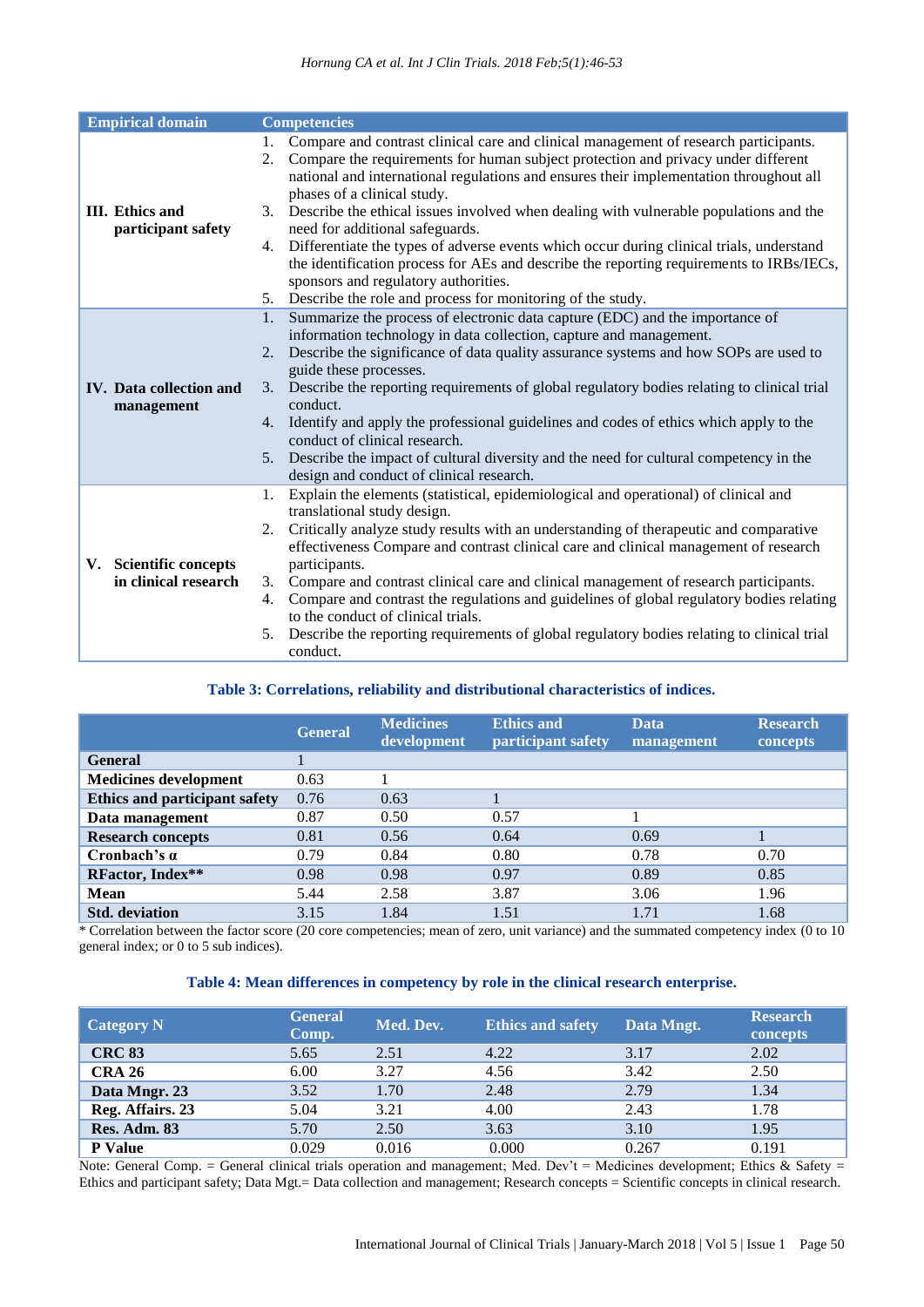We summed the "Competent" responses for the items shown in Table 2 to create shorter and thereby easier to administer measure of competency for each of these domains. The summated Competency Index for Clinical Research Professionals (CICRP-General) from the first domain involving ten competencies is an index of competence in performing the general operations and management of clinical trials that sponsors and investigators might expect or require for entry level workers. Summing the responses for the five competencies defining domain two yields CICRP-Medicines Development. Similarly summing the responses for the competencies defining domains three, four and five yields: CICRP-Ethics and Participant Safety; CICRP-Data Management; and CICRP-Research Concepts respectively. Each of these five-item indices assess competence in specialized clinical research core competencies that may be expected of more highly trained or experienced workers.

Table 3 shows high correlations between the CICRP-General and each of the CICRP specialty indices (an outcome of promax rotation). More importantly, there are high correlations between each CICRP specialty index with its parent factor score (i.e., involving all 20 competency items) which indicates that each of the indices has a high degree of content and face validity which is confirmed by Cronbach's Alpha (Table 3).

In Table 4 are the mean scores on each index according to the respondent"s role in the clinical research enterprise. There are statistically notable differences across roles in CICRP-General, CICRP-Medicines Development and especially in competency involving CICRP-Ethics and Participant Safety. Respondents who report their role as clinical research monitor report the highest competency to perform functions related to Ethics and Participant Safety (mean=4.56) while respondents involved in data management score poorly on this index (mean=2.48). It is noteworthy that even those respondents who report their research roles involve data management and those who say their role is in regulatory affairs have low scores on the CICRP-Data Management index and on the CICRP-Research Concepts index meaning that few respondents in these roles feel competent to perform these research functions.

#### **DISCUSSION**

These results reveal notable differences in self-reported competency to perform different clinical research functions across self-declared roles in the existing clinical research enterprise. The ad hoc nature of clinical research often engenders role confusion among those involved in practice.<sup> $19$ </sup> Job titles and roles vary across research sites and especially between real world clinical sites and academic institutions. Considerable work is needed to standardize job titles and their associated role expectations.<sup>20,21</sup> Clarifying job titles and performance expectations across the clinical research enterprise is a necessary first step to develop the education and training programs necessary to prepare the clinical research workforce for  $21<sup>st</sup>$  century clinical trials.

Regardless of current role ambiguity, scores on the CICRP-General and CICRP special indices can be used by sponsors and investigators to select individuals for defined roles in a clinical trial with the belief that an individual who is confident that she/he can competently carry out a role will be more likely to succeed at that role than an individual who lacks self-confidence in their ability. At the same time the directors of education and training programs can use these competency indices to assess educational needs of novice as well as more experienced workers. Educators and trainers can use preand post-test evaluation measures to gage the impact of their curricula, training and mentoring activities on the self-confidence of students. Such data can be of considerable value in guiding competency-based curriculum and training reforms—a must have to insure the quality of  $21<sup>st</sup>$  century clinical research.

Professional organizations providing clinical research certification currently require a minimum of two-years of experience to qualify for certification exams. Those organizations and individuals could use these indices to assess the readiness of candidates to sit for these examinations. These indices could also be used by institutions offering certified educational programs in clinical research to justify to these certification agencies that formal education can and should be substituted for some fraction of time currently required in on-the-jobtraining. This would shorten the time from entry into the workforce and certification in a clinical research profession that could help alleviate existing workforce shortages.

We recognize important limitations of these data. First, the JTF data were collected via self- selection methods (i.e., Survey Monkey) and therefore respondents do not constitute a random sample of the clinical research workforce. Second, respondents self-identified their role in the workforce and there is ambiguity in the definition of clinical research roles. The potential for even greater role ambiguity between countries with varying regulatory systems is why we limited the analysis to respondents working in the US and Canada. Nevertheless, the variable role in the workforce remains subject to a degree of misclassification bias. Third, a number of respondents did not answer each of the three survey questions (i.e., competence to perform; significance for role; and need for further training) about each of the 51 core competencies. The lack of complete response, more than likely a result of 'survey fatigue', resulted in case loss due to missing data for which there is no justification to assume "missing completely at random". To assess how problematic missing data is, we analyzed "missing" as a function of the respondent's role in the workfore, their years of experience in the CR enterprise and their level of education. The differences in non-response by CR role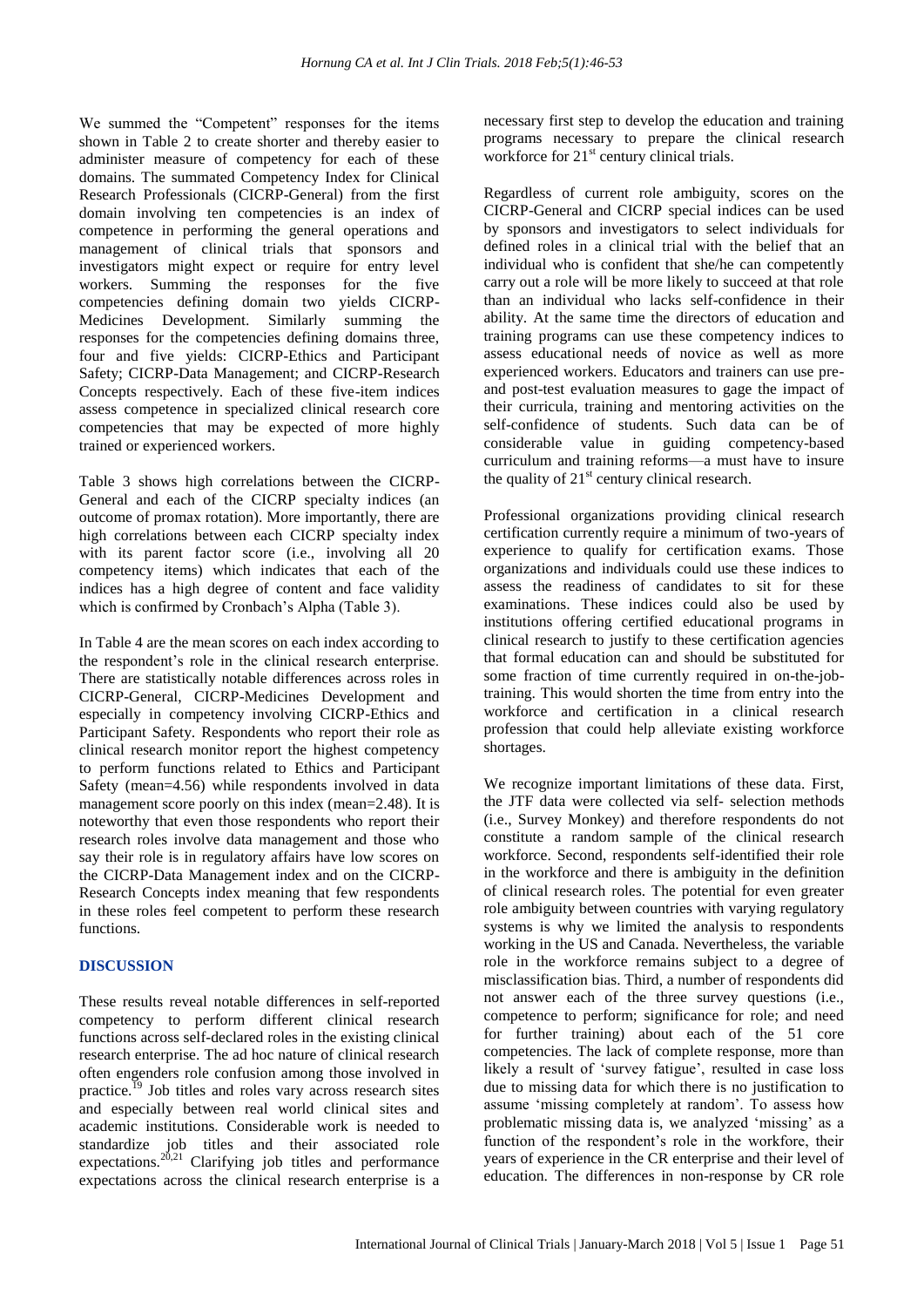were statistically significant  $(\chi^2=13.76, p=0.0174)$ . Similarly, non-response rates differed by level of education  $(\chi^2 = 29.28; \text{ p} < 0.001)$ . However, there were no statistically or meaningful differences in non response by years of experience in the CR enterprise. Accordingly, the analytical file under-represents those at the extremes of education and may over represent those in the CR worksforce with a masters degree. It must be noted, however, that we really do not know the proportion of workers in various roles, their years of experience or the educational levels of the CR workforce in the US or in Canada. Consequently, estimating the extent of bias in the analytical data file would be speculative at best. What we can say with some degree of confidence is that these data are the most comprehensive data available about how competent those employed in clinical research in the USA and Canada perceive themselves to be in their ability to perform their functions in the clinical research enterprise.

#### **CONCLUSION**

This analysis has created a psychometrically valid general Competency Index for Clinical Research Professionals" and competency indices for specialized functions in the research enterprise. The CICRP-General as well as the four 5 item subscales of competency in specialized activities in clinical research can be a valuable tool for sponsors, investigators, organizations involved in the education and training or workers who support principal investigators by implementing clinical trial protocols. Further studies that relate self-proclaimed competence in performing clinical research activities as measured by the CICRP indices with data that assesses observable performance and the relationships between competency, education and experience in the workforce are needed.

*Funding: No funding sources Conflict of interest: None declared Ethical approval: The study was approved by the Institutional Ethics Committee*

#### **REFERENCES**

- 1. World Medical Association. Declaration of Helsinki- Ethical principles for medical research involving human subjects. 2013; Available at: http://www.wma.net/en/30publications/10policies/b 3/ Accessed on 1 October 2016.
- 2. Institute of Medicine. Transforming clinical research in the United States. Washington, D.C.: National Academies Press; 2010.
- 3. Califf R, Filerman GL, Murray RK, Rosenblatt M. Appendix D: Discussion Paper- The clinical trials enterprise in the United States: A call for disruptive innovation. In: Institute of Medicine, ed. Envisioning a Transformed Clinical Trials Enterprise in the United States: Establishing an

Agenda for 2020. Washington, DC: National Academies Press; 2012.

- 4. Collins F, Varmus, H. A new initiative on precision medicine. N Engl J Med. 2015;372(9):793-5.
- 5. Ford INJ. Pragmatic Trials. N Engl J Med. 2016;375:454-63.
- 6. Anderson ML, Griffin J, Goldkind SF, Zeitler EP, Wing L, Al-Khatib SM, et al. The Food and Drug Administrationo and pragmatic clinical trials of marketed medical products. Clin Trials. 2015;12:511-9.
- 7. Fiore L, Lavori PW. Integrating randomized comparative effectiveness research with patient care. N Engl J Med. 2016;374:2152-8.
- 8. Jones CT, Parmentier J, Sonstein S, Silva H, Lubejko, Pidd, et al. Defining competencies in clinical research: Issues in clinical research education. Res Practitioner. 2012;13(3):99-107.
- 9. Sonstein SA, Seltzer J, Li R, Jones CT, Silva H, Daemen E. Moving from compliance to competency: A harmonized core competency framework for the clinical research professional. Clin Res. 2014;28(3):17-23.
- 10. Sonstein S, Silva, H, Jones, CT, Calvin-Naylor, N, Halloran, L, Yrivarren, JL. Global self-assessment of competencies, role relevance, and training needs among clinical research professionals. Clin Res. 2016;30(6):38-45.
- 11. Shanley T. Enhancing Clinical Research Professionals' Training and Qualifications. http://www.ctsa-gcp.org/. Accessed on 12 February 2016.
- 12. Speicher L, Fromwell G, Avery S, Brassil D, Stevens E, Toms M. The critical need for academic health centers to assess the training, support and career development of clinical research coordinators: Recommendations from the clinical and translational science award research coordinator task force. Clin Translational Sci. 2012;5(6):470-5.
- 13. Mullikin E, Bakken, LL, Betz, NE. Assessing the research self-efficacy in physician scientists: The clinical research appraisal inventory. J Clin Assessment. 2007;88(9):1340-5.
- 14. Libira L, Jeffe DB, Krauss M, Garbutt J, Piccirillo J, Evanoff B, et al. Evaluation of clinical research training programs using the clinical research appraisal inventory. Clin Translational Sci. 2010;3(5):243-8.
- 15. Robinson G, Switzer GE, Cohen ED, Primack BA, Kapoor WN, Seltzer DL, et al. A shortened version of the Clinical Research Appraisal Inventory: CRAI-12. Acad Med. 2013;88(9):1340-5.
- 16. Eller L, Lev EL, Bakken LL. Development and testing of the Clinical Research Apraisal Inventory-Short Form. J Nursing Measurement. 2014;22(1):106-19.
- 17. Bier S, Prayson RA, Dannefer EF. Association of research self-efficacy with medical student career interests, specialization and scholarship: A case study. Adv Health Sci Edu. 2015;20(2):339-54.